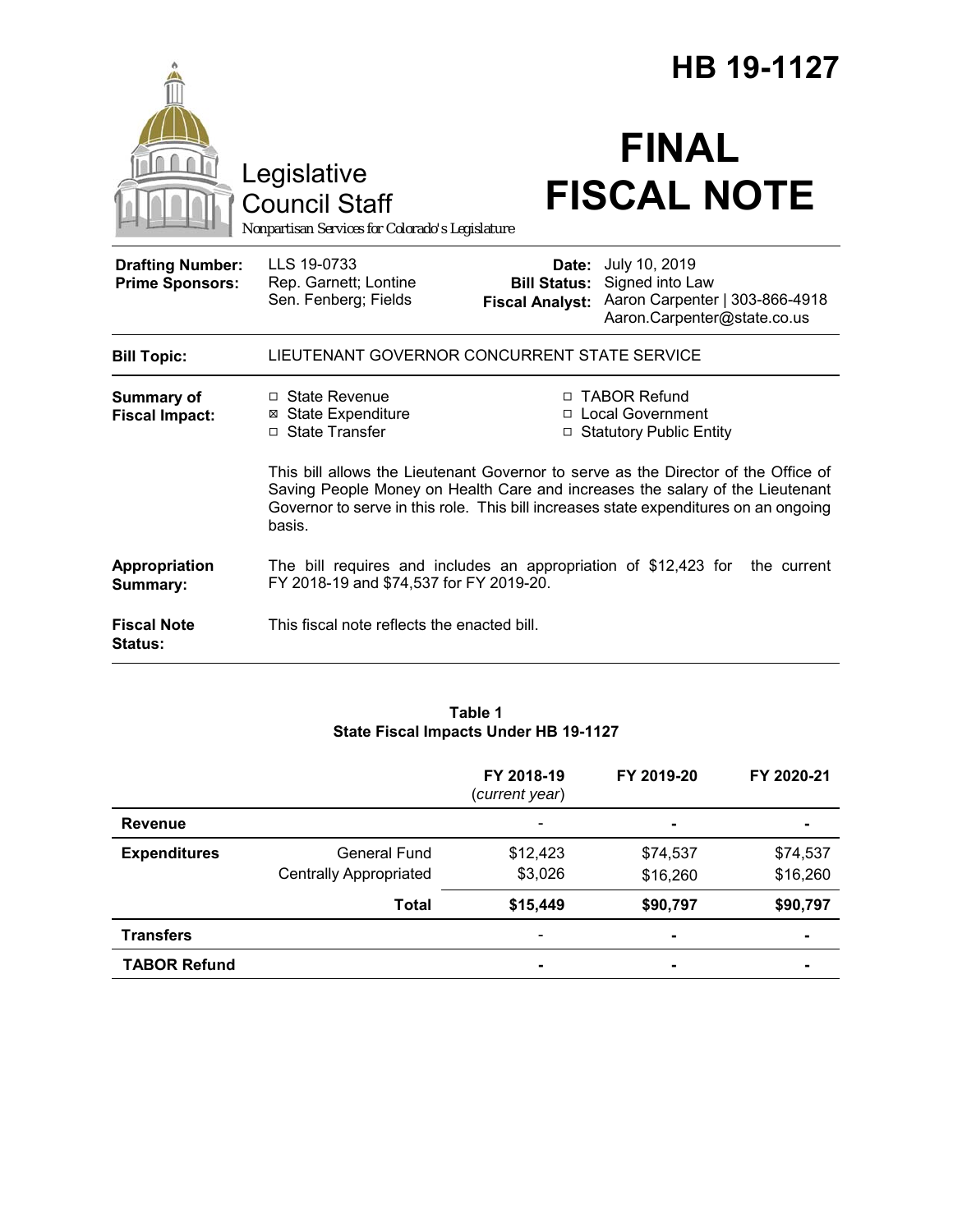July 10, 2019

## **Summary of Legislation**

This bill allows the Lieutenant Governor to serve as the Director of the Office of Saving People Money on Health Care, while also serving as Lieutenant Governor. When serving as both the Lieutenant Governor and the director, he or she is to be paid a salary commensurate with the salary paid for the director position.

## **Background**

On January 23, 2019, Governor Polis signed Executive Order B 2019-003, which created the Office of Saving People Money on Health Care in the Governor's Office. The executive order also placed the Lieutenant Governor as the director of the office. Under current law, the Lieutenant Governor receives a salary of \$93,360. If a Lieutenant Governor is also serving as the head of a principal department, he or she may be paid a salary commensurate with the salary paid for that position.

## **State Expenditures**

Expenditures in the Governor's Office will increase by \$15,449 in the current FY 2018-19 and by \$90,767 in FY 2019-20 and future years to raise the salary for the Lieutenant Governor to serve as the Director of the Office of Saving People Money on Health Care. Expenditures include the increase in salary and benefit costs. The salary increase in the current FY 2018-19 is prorated for an assumed effective date of April 1 and the General Fund paydate shift. Expenditures are shown in Table 2 below.

|                               |                   | FY 2018-19<br>(current year) | FY 2019-20 | FY 2020-21 |
|-------------------------------|-------------------|------------------------------|------------|------------|
| <b>Governor's Office</b>      |                   |                              |            |            |
| <b>Personal Services</b>      |                   | \$12,423                     | \$74,537   | \$74,537   |
| Centrally Appropriated Costs* |                   | \$3,026                      | \$16,260   | \$16,260   |
|                               | <b>Total Cost</b> | \$15,449                     | \$90,797   | \$90,797   |

#### **Table 2 Expenditures Under HB 19-1127**

 *\* Centrally appropriated costs are not included in the bill's appropriation.*

**Centrally appropriated costs.** Pursuant to a Joint Budget Committee policy, certain costs associated with this bill are addressed through the annual budget process and centrally appropriated in the Long Bill or supplemental appropriations bills, rather than in this bill. These costs, which include employee insurance and supplemental employee retirement payments, are estimated to be \$3,026 in the current FY 2018-19 and \$16,260 in FY 2019-20 and FY 2020-21.

## **Effective Date**

This bill was signed into law by the Governor and took effect on May 28, 2019.